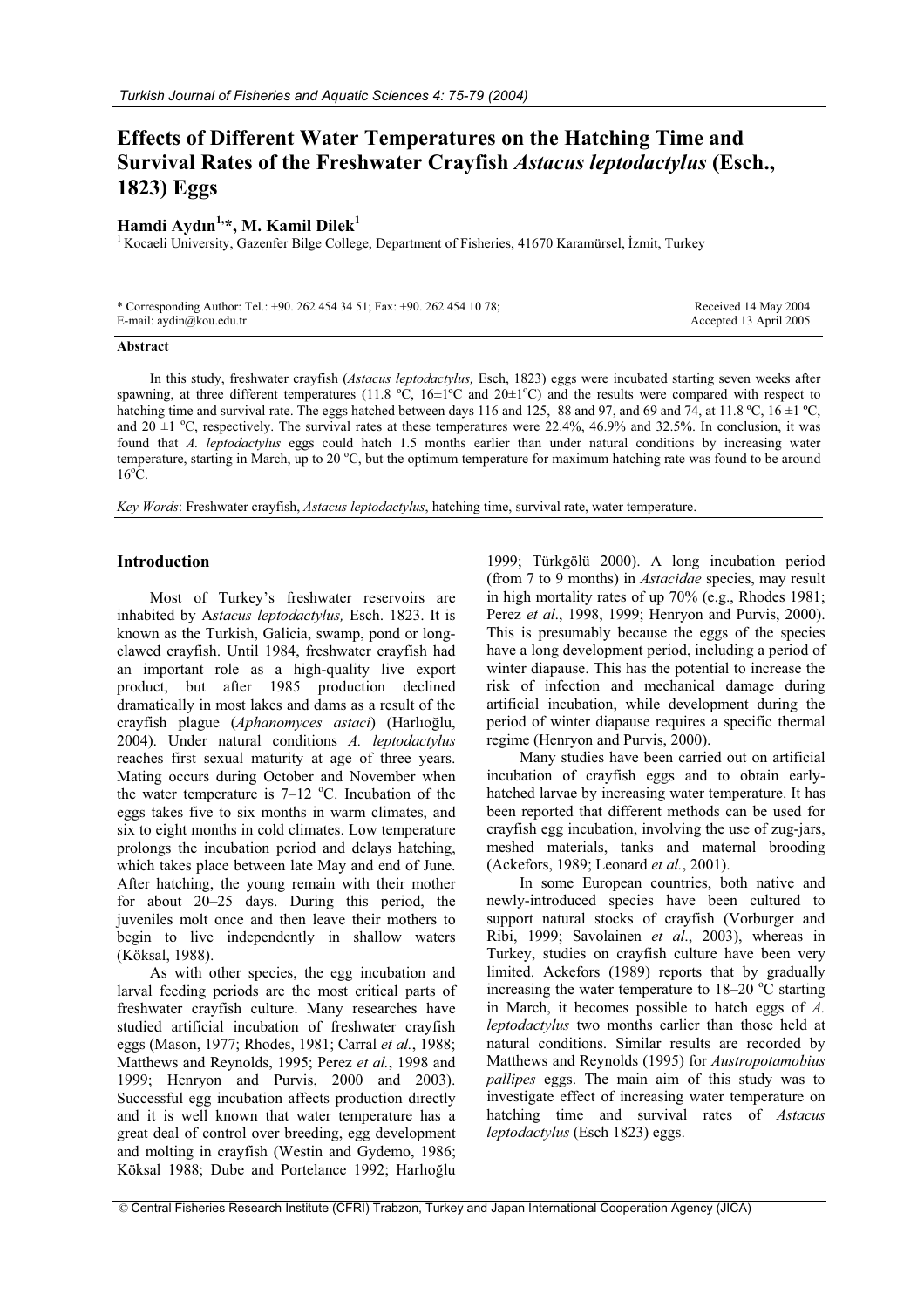## **Materials and Methods**

The broodstocks of freshwater crayfish used in this study were obtained from İznik Lake, Bursa. Beginning in November 2002, 300 broods (200 female, 100 male) crayfish with a mean size of 114.4  $\pm 10,5$  mm total length (TL) were collected using fyke nets (pinters) and transported to the Sapanca Inland Aquaculture Research and Production Center of Istanbul University. Brood crayfish were stocked into two concrete ponds (200 x 100 x 60 cm) with 40 cm water depth for mating and spawning, then provided with plastic shelters. Spring water with constant temperature  $(11.8^{\circ}\text{C})$  was supplied to the two concrete ponds. The major water quality parameters are presented in Table 1.

Mating started on 22 November 2002 in these concrete ponds, and 94% of the crayfish deposited their eggs by 21 January 2003. After the males mated, they were removed and transported to other ponds. Gravid females were kept approximately 7 weeks in these ponds at  $10\pm2\degree C$  water temperature. On 1 March 2003, gravid females were selected and stocked into ten egg incubator tanks of 230 x 50 x 60 cm in the hatchery. For each temperature group  $(11.8, 16\pm 1)$  and  $20 \pm 1$ °C) with two replications, 5 gravid crayfish were placed into each basket.

It is impossible to count crayfish eggs without removing them, since a large female can carry as many as 400 eggs in her abdomen (Köksal, 1988). Therefore in order to estimate average fecundity, eggs were stripped separately from the right-hand-side (RHSP) and left-hand-side (LHSP) pleopods of 20 buried females representing experimental animals and then counted. The counts from the two sides of each animal were compared using a paired t-test, and no

significant differences were found. Eighty-four (84) of the broods were used in the trial at the three different temperatures. For each water temperature, a group of eggs was removed from the RHS pleopods only, counted, and then gravid females were placed in the incubation baskets. For each temperature group, along with two separate lines of 10 eggs, baskets were separated, and into Group I, 27 (2,813 eggs), Group II, 28 (2,816 eggs) and Group III, 29 (2,828 eggs) gravid crayfish were placed (Table 2).

Two pieces of plastic pipe with diameters of 70 mm and 150 mm were set up as hiding places for crayfish in each egg incubation basket. The baskets were covered with styrofoam plates to protect them from light. Gravid females were kept there for about a week to acclimate them to their new environment. Starting on 8 March 2003, the first groups of females were kept at 11.8 ºC. The water temperature was gradually increased  $(1 \ ^{\circ}C$  every two days) for the second and the third groups. Electric heaters (4.5 kW) were used to increase water temperature.

Crayfish were fed fresh trout meat twice a week and the uneaten food was cleaned up regularly. Water temperature was taken daily and dissolved oxygen content was measured twice a week, respectively. To compare the effect of water temperature on incubation period, ambient water temperature in *Iznik Lake* was also measured at the same time. The development of crayfish eggs was observed and noted every week.

#### **Results**

Hatching began earliest in the third group, at 20 $\pm$ 1°C, between days 69 and 74 (16–21 May). In the second group, at 16±1ºC, hatching occured between days 88 and 97 (4–13 June), and in the first group, at

**Table 1**. Water quality analysis parameters of Sapanca Research Centre

| Parameters            |                      | Parameters             |                            |
|-----------------------|----------------------|------------------------|----------------------------|
| <b>Total Hardness</b> | $120 \text{ mg}/1$   | Aluminum               | $0.069 \text{ mg}/1$       |
| Calcium $(Ca^{2+})$   | $46.89 \text{ mg}/1$ | Carbon dioxide $(CO2)$ | $5.3 \text{ mg/l}$         |
| Magnesium $(Mg^{2+})$ | $7.29 \text{ mg}/1$  | Dissolved oxygen (DO)  | minimum $7.5 \text{ mg/l}$ |
| pH                    | 7.66-8.00            | Water Temperature      | 11.8 °C                    |

**Table 2**. Survival rate of crayfish eggs incubated in different water temperatures

| Groups              |   | Water<br>Temp.<br>(°C) | Gravid<br>Females<br>(n) | <b>Initial Number</b><br>of eggs | Number of<br>larvae at the<br>end of study | Survival Rate<br>$\frac{1}{2}$ | Average<br>Incubation<br>Time (days) |
|---------------------|---|------------------------|--------------------------|----------------------------------|--------------------------------------------|--------------------------------|--------------------------------------|
| Group-I             | a | 11.8                   | 13                       | 1404                             | 304                                        | 21.6                           |                                      |
| $(11.8^{\circ}C)$   | b | 11.8                   | 14                       | 1409                             | 329                                        | 23.3                           | $120 + 4$                            |
| Group-II            | a | $16 \pm 1$             | 13                       | 1406                             | 681                                        | 48.4                           |                                      |
| $(16\pm1\text{°C})$ | b | $16 \pm 1$             | 15                       | 1410                             | 641                                        | 45.4                           | $92 \pm 4$                           |
| Group-III           | a | $20 \pm 1$             | 14                       | 1413                             | 482                                        | 34.1                           |                                      |
| $(20\pm1\text{°C})$ | b | $20 \pm 1$             |                          | 1415                             | 438                                        | 30.9                           | $71 \pm 2$                           |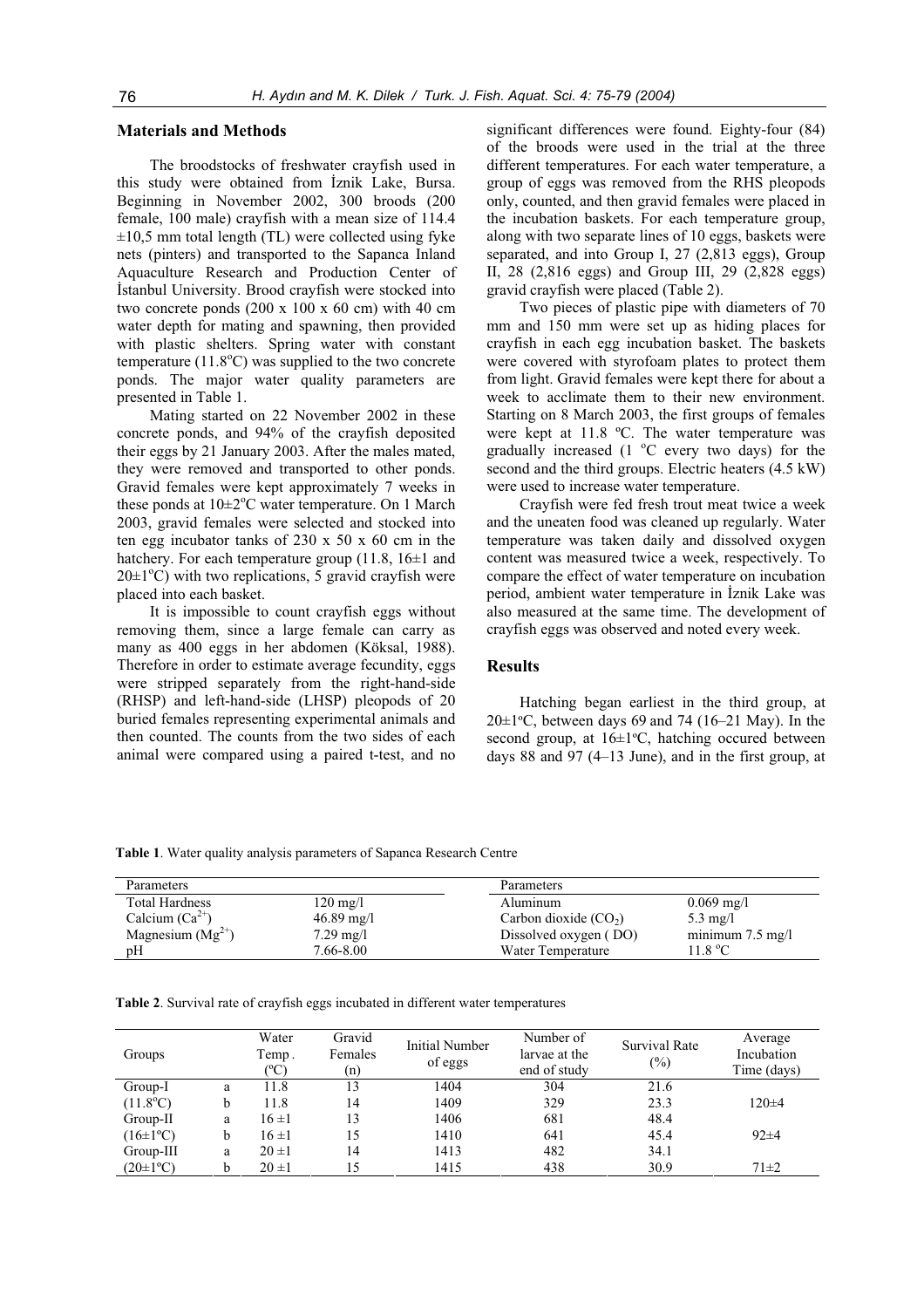11.8ºC, hatching took place between days 116 and 125 (2–11 July). The study continued until the juveniles left the mothers. The incubation period in **İznik Lake continued for approximately 5 months at a** monthly mean temperature of 7.7–22.8ºC (Figure 1), and the first larvae were observed on 14 June 2003.

 At the end of the study, the highest survival rate was obtained with the second group (46.9%), i.e., at 16±1ºC, and the lowest survival rate was obtained with the first group (22.4%) or at 11.8ºC (Table 2).

During the study, 5 gravid females in the first group, 4 in the second and 7 in the third died due to crayfish plague. Lesions were observed on the ventral side of the cephalo-thoracic, abdominal, and anal areas, and on the joints of the legs.

## **Discussion**

Quite a few studies have been conducted on artificial incubation of freshwater crayfish, especially on summer-spawning species. Mason (1977), Carral *et al*. (1988 and 1992), Rhodes (1981) and Perez *et al*. (1998 and 1999) investigated separating the eggs from the females in the late phases of embryonic development during artificial incubation of *Pacifastacus leniusculus* and *Austropotamobilus pallipes*. They obtained better or similar success in comparison to maternal incubation. Leonard *et al.*  (2001) report that because of their high fecundity and short incubation period, summer spawning crayfish species do not need artificial incubation. According to Carral *et al.* (1992) and Perez *et al.* (1999), the incubation period of winter spawning crayfish species takes more than 150 days. Köksal (1988) reports that incubation period of *A. leptodactylus* takes 5–6 months in temperate climates and 6–7 or even 8 months in cold climates. In Iznik Lake, the incubation period begins in January and goes on until the first week of June. In the current study, the first crayfish egg was observed in the first week of January in the lake, and these eggs underwent incubation until the second week of June. Regarding the reproductive biology of Astacus species, Balık and Ustaoğlu (1983), Soylu (1984), Cukerzis (1988), Köksal (1988), Laurent (1988), Alderman and Wickins (1990), Köksal *et al*. (1992) and Ackefors (1989, 2000) report similar findings.

Researchers emphasize the importance of maintaining gravid females for approximately one month under natural conditions before stocking them at high temperatures (Mason, 1977; Huner and Lindqvist, 1985; Köksal, 1985; Westin and Gydemo, 1986; Celeda *et al*., 1988). Recently, Türkgülü (2000) reported that controlled incubation of *A. leptodactylus*  gravid females at relatively high temperatures should commence approximately two months after spawning. In present study as well, incubation of gravid females of crayfish at different water temperatures began about 1.5 months after spawning.

Among the gravid females that were kept at three different water temperatures, the earliest hatching of eggs occurred in the group held at  $20 \pm 1$ <sup>o</sup>C, followed by those in the second (16 $\pm 1$ <sup>o</sup>C) and first (11.8ºC) groups. Köksal (1988) and Ackefors (1989) report that crayfish larvae can be produced by incubating *A. leptodactylus* eggs at gradually increasing water temperatures between 18–20ºC, about two months earlier than in natural waters. In the current study, hatching time changed with water temperature, and eggs that were kept at the highest temperature (20±1ºC) hatched 47–51 days earlier than eggs kept at the lowest temperature (11.8ºC).

Köksal (1988) and Ackefors (1989) claim that the optimum water temperature for incubation of *A. leptodactylus* eggs ranges between 16–18ºC. Türkgülü (2000) stocked gravid females of *A. leptodactylus* at 14, 16, 18, and 20ºC water temperatures, and obtained the highest hatching rate at 16ºC. The results of our study, in which the highest hatching or survival rate of 46.9% was obtained at  $16\pm1\textsuperscript{o}$ C, are in agreement



**Figure 1**. Monthly variations in mean water temperature in Lake Iznik (2003).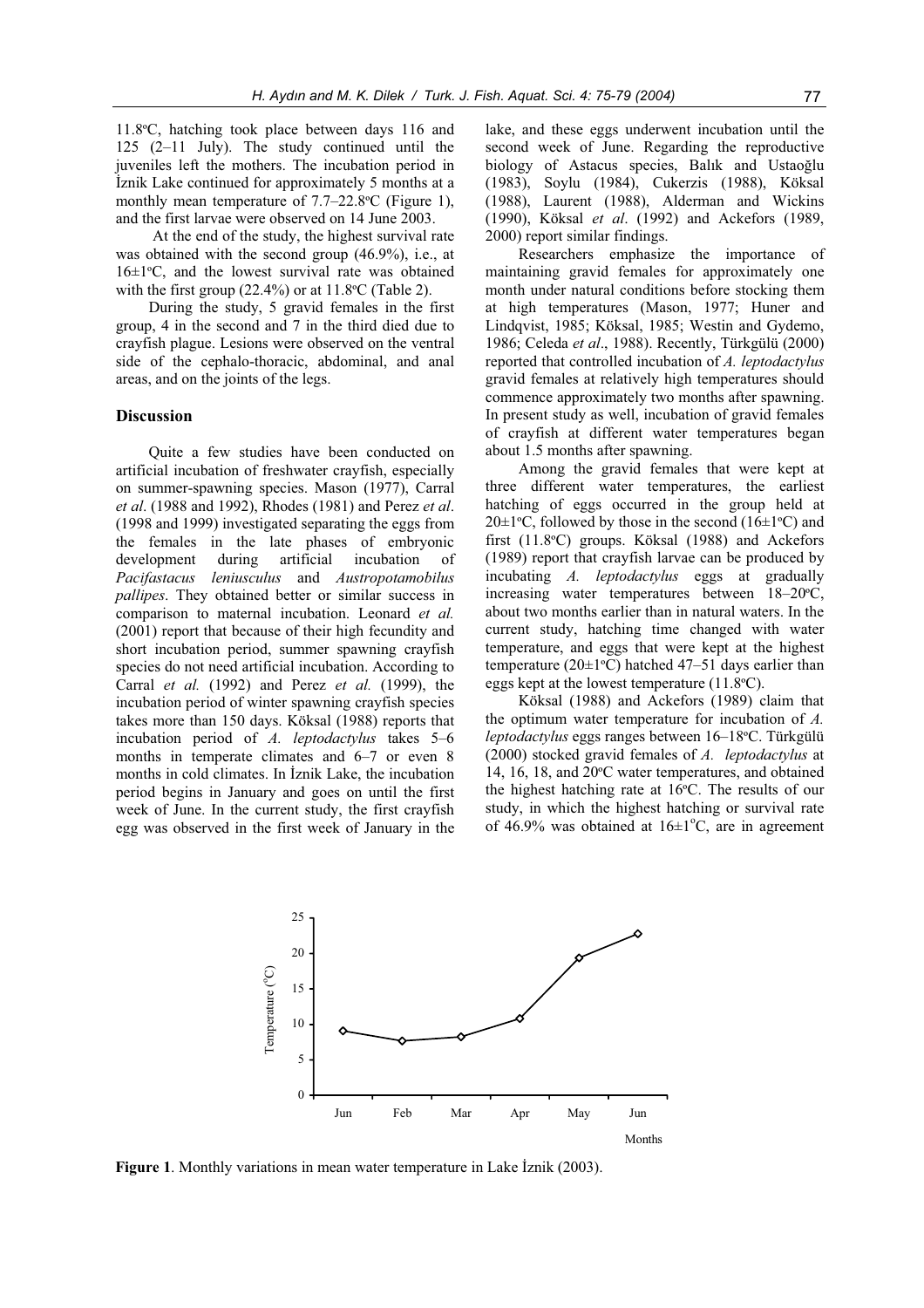with the Türkgülü's (2000) results. Differences between survival rates at different temperatures were significant  $(P<0.05)$ .

Sixteen gravid females died of crayfish plague. Therefore, because still persists in Lake Iznik crayfish from there should not be used for broodstock or stocking purposes for other lakes.

In conclusion, it was observed that during incubation of *A. leptodactylus* eggs, larvae could be obtained 1.5 months earlier than under natural conditions by increasing water temperature starting in March to 20ºC. However, due to the risks associated with increasing the water temperature earlier, we concluded that there would not be much benefit obtained through such a process. Because water temperature rises gradually under natural conditions, reaching 20–22ºC in the summer (Figure 1), the egg development rate increases accordingly. Moreover, keeping crayfish eggs at a constant water temperature of 11–12ºC during the incubation period not only prolonged the incubation period but also lessened the survival rate.

#### **Acknowledgements**

This work was supported by the Research Fund of Kocaeli University (Project number 2002/43).

#### **References**

- Ackefors, G.E.H. 1989. Intensification of European Freshwater Crayfish Culture in Europe. Special Session of Crayfish Culture of Aquaculture 89 World Aquaculture Society. Los Angeles, USA, February 13, 29 pp.
- Ackefors, G.E.H. 2000. Freshwater crayfish technology in the 1990's: a European and global perspective. Fish and Fisheries, 1: 337-359.
- Alderman, D.J. and Wickins, J.F. 1996. Crayfish Culture. Laboratory Leaflet Number 76. Ministry of Agriculture, Fisheries and Food Directorate of Fisheries Research. Lowestoft, 16 pp.
- Balık, S. and Ustaoğlu, M.R. 1983. Preliminary Investigations on Artificial Spawning and Development of Crayfish (*Astacus leptodactylus* Esch., 1823). Ege University, Journal of Scientifical Faculty, Serial B, Supplement, I: 99-119.
- Carral, J.M., Celada, J.D., Gaudisio, V.R., Temino, C. and Fernandez, R. 1988. Artificial incubation improvement of crayfish eggs (*Pacifastacus leniusculus* Dana) under low temperature during embryonic development. Freshwater Crayfish, 7: 230- 250.
- Carral, J.M., Celada, J.D., Gonzales, J., Gaudisio, V.R., Fernandez, R. and Lopez-Baisson, C. 1992. Artificial incubation of crayfish eggs (*Pacifastacus leniusculus*  Dana) from early stages of embryonic development. Aquaculture, 104: 261-269.
- Celeda, J.D., Carral, J.M., Gaudioso, V.R., Temino, C. and Fernandez, R. 1988. Effects of thermic manipulation throughout egg development on the reproductive efficiency of the freshwater crayfish (*Pacifastacus*

*leniusculus* Dana). Aquaculture, 72: 341-348.

- Cukerzis, J.M. 1988. *Astacus astacus* in Europe. D.M. Holdich and R.S. Lowery (Eds.), Freshwater Crayfish. Biology, Management and Exploitation. Croom Helm, London, 309-340.
- Dube, P. and Portelance, B. 1992. Temperature and photoperiod effects on ovarian maturation and egg laying of the crayfish *Orconectes limosus*. Aquaculture, 102: 161-168.
- Güven, E., Colak, S., Savas, E. 2002. Reproduction Period of Crayfish (*Astacus leptodactylus* Eschscholtz, 1823) in İznik Lake. Istanbul University Journal of Fisheries, 13: 35-51.
- Harlıoğlu, M. M. 1999. The effect of water temperature on the mating and spawning of freshwater crayfish, *Astacus leptodactylus* (Eschscholtz, 1823). Ege University Journal of Fisheries and Aquatic Sciences, 16 (3-4): 309-317.
- Harlıoğlu, M. M. 2004. The present situation of freshwater crayfish, *Astacus leptodactylus* (Eschscholtz, 1823) in Turkey. Aquaculture, 230: 181-187.
- Henryon, M., Purvis, I.W. 2000. Eggs and hatchlings of the freshwater crayfish marron (*Cherax tenuimanus*) can be successfully incubated artificially. Aquaculture, 184: 247-254.
- Henryon, M., Purvis, I.W. 2003. Eggs and hatchlings of the freshwater crayfish marron (*Cherax tenuimanus*  Smith), can be artificially incubated at high population densities, and are most successfully incubated at water temperatures between  $20^{\circ}$ C and 24°C. Aquaculture Research, 34: 1311-1319.
- Huner, J.V. and Lindqvist, O.V. 1985. Effects of temperature and photoperiod on mating and spawning activities of wild-caught noble crayfish, *Astacus astacus* L, Journal World Mariculture Society, 16: 225-226.
- Köksal, G. 1985. Rearing of the Freshwater Crayfish (*Astacus leptodactylus salinus* Normdan, 1842) Juveniles Under Aquaculture Conditions. Ege Üniversity, Journal of Fisheries and Aquat. Scien., 2 (7-8): 61-76.
- Köksal, G. 1988. *Astacus leptodactylus* in Europe. D.M. Holdich and R.S. Lowery (Eds.), Freshwater Crayfish. Biology, Management and Exploitation. Croom Helm, London: 365-400.
- Köksal, G., Ölmez, M., Bekcan, S. and Güler, A.S. 1992. Rearing of Freshwater Crayfish (*Astacus leptodactylus* Esch., 1823) Juveniles for Restoration of Natural Waters. İstanbul University Journal of Fisheries, 1: 1-16.
- Laurent, P.J. 1988. *Austropotamobius pallipes* and *A. torrentium*, with observations on their interactions with other species in Europe. D.M. Holdich and R.S. Lowery (Eds.), Freshwater Crayfish. Biology, Management and Exploitation. Croom Helm, London: 341-364.
- Leonard, B.V., Lennard, W.A. and Kildea, D.G. 2001. A method for testing the effectiveness of artificial incubation of eggs vs. maternal brooding in the freshwater crayfish *Cherax destructor*. Aquaculture, 195: 299-309.
- Mason, J.C. 1977. Artificial incubation of crayfish eggs (*Pacifastacus leniusculus* Dana). In: Lindqvist, O.V. (Ed.), Proc.3rd International symposium of Astacology, Kuopio, Finland: 119-132.
- Matthews, M. and Reynolds, J.D. 1995. In vitro culture of crayfish using a recirculating airlift incubator.